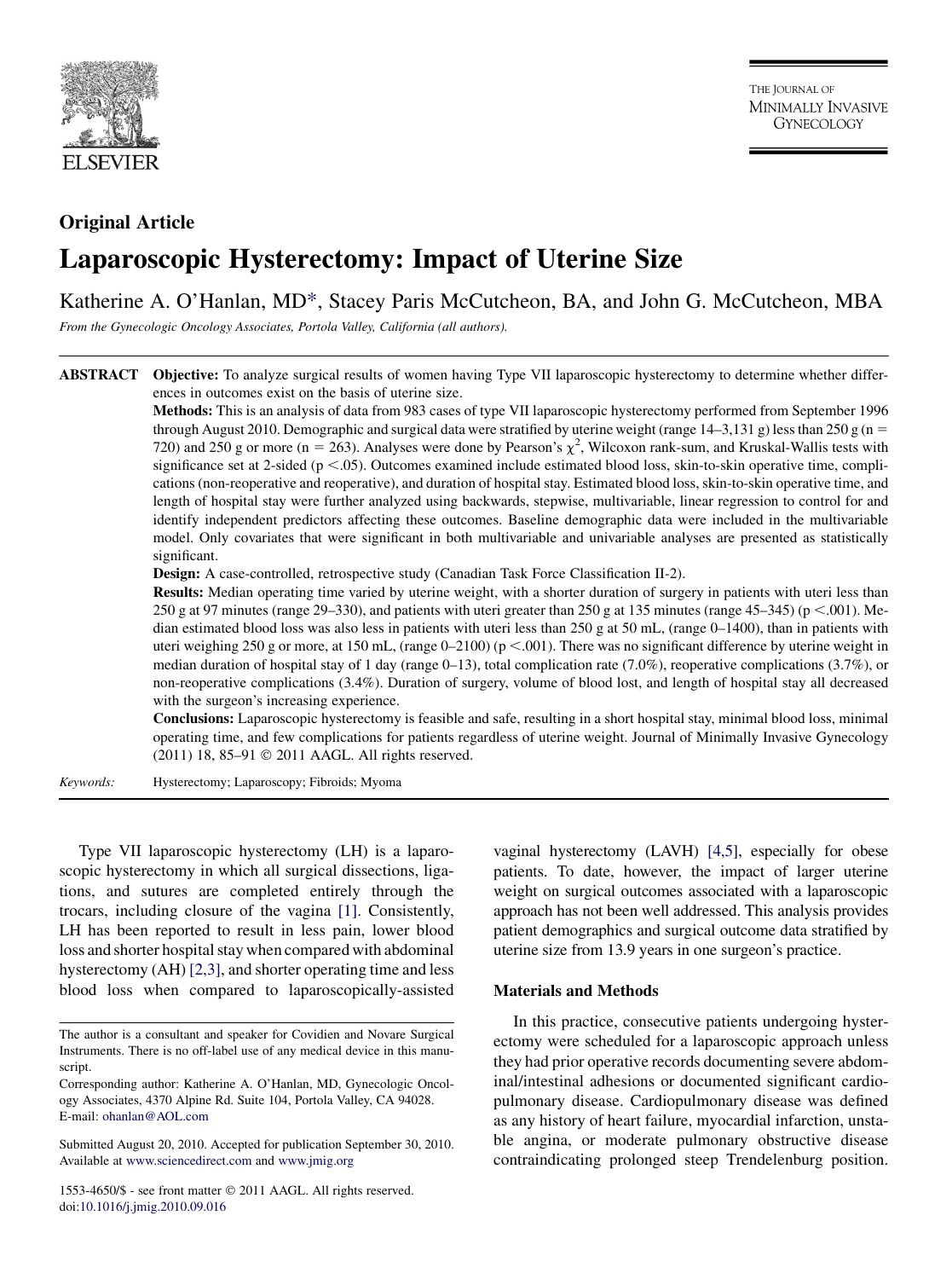No patient was refused a laparoscopic approach on the basis of body mass index (BMI) or uterine size (Table 1). For each of these patients, a simple hysterectomy was performed alone or with other procedures as indicated by the patient's history and physical and radiologic examination results. Patients were all offered appendectomy, because this has been shown to take 1 to 3 minutes and has no impact on blood loss, duration of surgery, duration of hospital stay, or risk of complication [\[6\]](#page-6-0).

The actual technique used for LH, including the sterile preparation and all surgical dissections, is described elsewhere in the gynecologic literature [\[7\]](#page-6-0). Every surgery was performed by the author (K.A.O'H.), using the described technique, from September 5, 1996, to August 30, 2010, at 1 of 4 San Francisco Bay Area hospitals, assisted by a categorical obstetrics and gynecology resident, a gynecologist, or a general surgeon.

With Investigational Review Board approval maintained at Sequoia Hospital in Redwood City, CA, all cases of laparoscopic hysterectomy performed for benign gynecologic indications, as well as for microinvasive cervical cancer, or early endometrial cancer were reviewed. Surgical duration was abstracted from hospital records. Estimated blood loss (EBL) was measured at the end of the case from a collimated collection canister. Uterine weight was measured in grams after surgery and stratified into 2 primary groups; less than 250 g (n = 720) and 250 g or more (n = 263). Many patients underwent cystoscopy at the conclusion of their hysterectomy, and these patients are also included in the data reported herein, because this procedure also takes only a few minutes and does not contribute to patients' morbidity [\[8\].](#page-6-0) To focus on the impact of uterine size, patients undergoing LH were excluded from analysis if they had lymphadenectomy, omentectomy, debulking or radical hysterectomy or vaginectomy; unrelated urologic procedures; or general surgical procedures such as panniculectomy, cholecystectomy, and excision of lipoma or herniorrhaphy. Eight nulligravid, morbidly obese patients had a planned 6-cm Pfannenstiel minilaparotomy for excision of the disconnected uterine tissue when their estimated uterine mass was greater than 750 g; these are included in the analysis. All complications are reported in [Table 6,](#page-5-0) and all complicated cases are included in the analysis of surgical duration and estimated blood loss. The study had a power of 0.90 to detect a 30-mL difference in estimated blood loss between uterine weight strata at an alpha of 0.05.

All analyses were done with Stata/IC 11.1 (StataCorp, College Station, TX). Continuous variables were tested for normality by the Shapiro-Wilk test. Because assumptions of normality were not met for continuous variables, data were analyzed with nonparametric Wilcoxon rank-sum and Kruskal-Wallis tests and are reported as medians and ranges. Binary data were analyzed by Pearson's  $\chi^2$  testing. Significance was set at 2-sided  $p < .05$  for all tests. Estimated blood loss, skin-to-skin operative time, and length of hospital stay were further analyzed with multivariable linear regression to identify and control for independent predictors affecting these outcomes. Logistic regression was used to identify

| таріе т |                              |
|---------|------------------------------|
|         | Indications for hysterectomy |

 $T<sub>1</sub>$ 

| Diagnosis                   | No. $(\%)$ |
|-----------------------------|------------|
| Leiomyomata                 | 279 (28.4) |
| Pelvic mass                 | 212 (21.6) |
| Pelvic pain                 | 96 (9.8)   |
| Endometrial carcinoma       | 84 (8.6)   |
| Female-to-male transgender  | 60(6.1)    |
| Adenomyosis                 | 51 (5.2)   |
| BrCa gene mutation          | 67(6.8)    |
| Endometrial hyperplasia     | 49 (5.0)   |
| Cervical dysplasia          | 21 (2.1)   |
| Prolapse                    | 18 (1.8)   |
| Menorrhagia                 | 16(1.6)    |
| Polyps                      | 9(0.9)     |
| Ovarian carcinoma           | 7(0.7)     |
| Cervical carcinoma          | 6(0.6)     |
| Stress urinary incontinence | 49 (0.5)   |
| Choriocarcinoma             | 1(0.1)     |
| Fallopian tube carcinoma    | 1(0.1)     |
| Polycystic ovarian syndrome | 1(0.1)     |
| Pelvic inflammatory disease | 1(0.1)     |
| Stronmal uterine neoplasms  | 1(0.1)     |
| Total                       | 983        |

and control for predictors affecting complications. Only covariates that were significant by multivariable and univariable analyses are presented as statistically significant.

### **Results**

Of 1267 consecutive patients undergoing LH over 13.9 years by a single surgeon, 125 were excluded from this analysis because of the confounding effect of oncologic procedures, 96 were excluded for other concomitant procedures, and 63 were excluded for not obtaining uterine weight data [\(Fig. 1](#page-2-0)). Indicators for hysterectomy are shown in Table 1. The typical patient in this series had a median age of 49 years (range 15 to 90) [\(Table 2\)](#page-2-0). Their median BMI was 26.3 kg/  $m<sup>2</sup>$  (range 17.2–70.4), with 59.5% (n = 585) of the women in the overweight or higher BMI category ( $\geq$  25.0 kg/m<sup>2</sup>). The median parity was 1 (range 0 to 9), with  $40.9\%$  (n = 402) of patients being nulliparous. Median uterine weight was 146 g (range 14–3131), with 26.8% of patients ( $n = 263$ ) having uteri weighing 250 g or more. Additionally, 11.5% of patients ( $n = 113$ ) had uteri weighing 500 g or more, and 2.7% of patients ( $n = 27$ ) had a uterine weight greater than or equal to 1000 g.

Included procedures, shown in [Table 3](#page-3-0), were simple hysterectomy (6.3%), hysterectomy with bilateral salpingooophorectomy (91.4%), and hysterectomy with unilateral salpingo-oophorectomy (2.3%). Incidental appendectomy was performed in 48.1% of procedures [\[6\]](#page-6-0).

Median skin-to-skin operative time was 105 minutes (range 29–345) [\(Table 3](#page-3-0)). Median operative time varied by uterine weight strata, with a shorter duration of surgery in patients with smaller uteri at 97 minutes (range 29–330), and patients with larger uteri at 135 minutes (range 45– 345) ( $p \le 0.001$ ; [Table 3](#page-3-0) and [Fig. 2\)](#page-3-0). Multivariable linear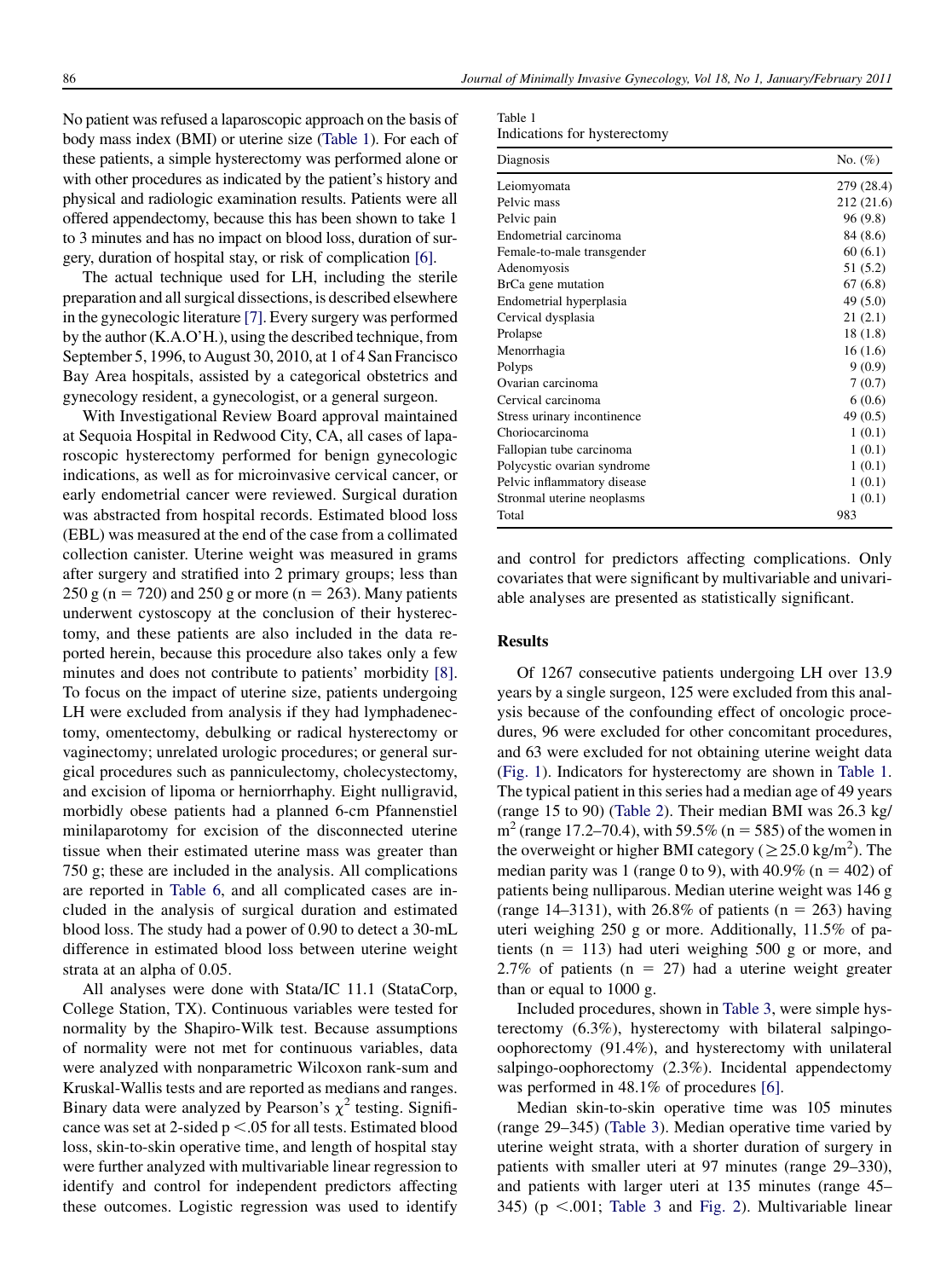<span id="page-2-0"></span>

\* Numbers do not add up to totals, because some cases had multiple exclusions

Fig. 1. Case exclusions from total practice.

regression confirmed that uterine weight was independently predictive of operative time ( $p < .001$ ) ([Table 4](#page-4-0)). The surgeon's increasing experience was the only other independent predictor of operative time identified by backward-stepwise multivariable linear regression and confirmed by univariable test ([Table 4\)](#page-4-0). Patients in the first half of the series (years 1-6) had a median operating time of 130 minutes (range 40–330), whereas patients in the second half (years 7–13) had a me-

### Table 2 Baseline characteristics stratified by uterine weight

dian skin-to-skin operative time of 91 minutes (range 29- 345;  $p < .001$ ).

Median estimated blood loss for all patients was 50 mL (range 0–2100) and was significantly less in patients with smaller uteri (50 mL, range 0-1400), than in patients with larger uteri (150 mL, range 0–2100) ( $p < .001$ ; [Table 3](#page-3-0) and [Fig. 3\)](#page-4-0). Multivariable linear regression confirmed uterine weight as an independent predictor of EBL ( $p < .001$ )

|                                         | Total $(n = 983)$   | Uterine weight      |                        |         |
|-----------------------------------------|---------------------|---------------------|------------------------|---------|
|                                         |                     | $<$ 250 g (n = 720) | $\geq$ 250 g (n = 263) | p Value |
| Age $(y)$ (median [range])              | $49(15-90)$         | $49(15-90)$         | 48 (34–77)             | .033    |
| Height (in) (median [range])            | $65(56-73)$         | $65(56-71)$         | $65(58-73)$            | .545    |
| Weight (lb) (median [range])            | $157(90-385)$       | $155(90-356)$       | $160(98-356)$          | .163    |
| BMI $(kg/m2)$ (median [range])          | $26.3(17.2 - 70.4)$ | $26.2(17.2 - 70.4)$ | 26.6(18.1–65.6)        | .146    |
| Uterine weight $(g)$ (median [range])   | 146 (14–3131)       | $114(14 - 249)$     | 447 (250–3131)         | < 0.001 |
| Parity (no. delivered) (median [range]) | $1(0-9)$            | $1(0-9)$            | $1(0-6)$               | .854    |
| BMI $(kg/m2)$                           |                     |                     |                        | .307    |
| $<$ 25 (ideal)                          | 398 (40.5%)         | 303 $(42.1\%)$      | $95(36.1\%)$           |         |
| 25 to $\leq$ 30 (overweight)            | 293 (29.8%)         | 205(28.5%)          | 88 (33.5%)             |         |
| 30 to $\leq$ 40 (obese)                 | $207(21.1\%)$       | 152 (21.1%)         | 55 (20.9%)             |         |
| $\geq$ 40 (morbidly obese)              | 85(8.7%)            | 60(8.3%)            | $25(9.5\%)$            |         |
| Parity                                  |                     |                     |                        | .210    |
| Parous                                  | 581 (59.1%)         | 417 (57.9%)         | $164(62.4\%)$          |         |
| Nulliparous                             | 402 (40.9%)         | 303 $(42.1\%)$      | 99 (37.6%)             |         |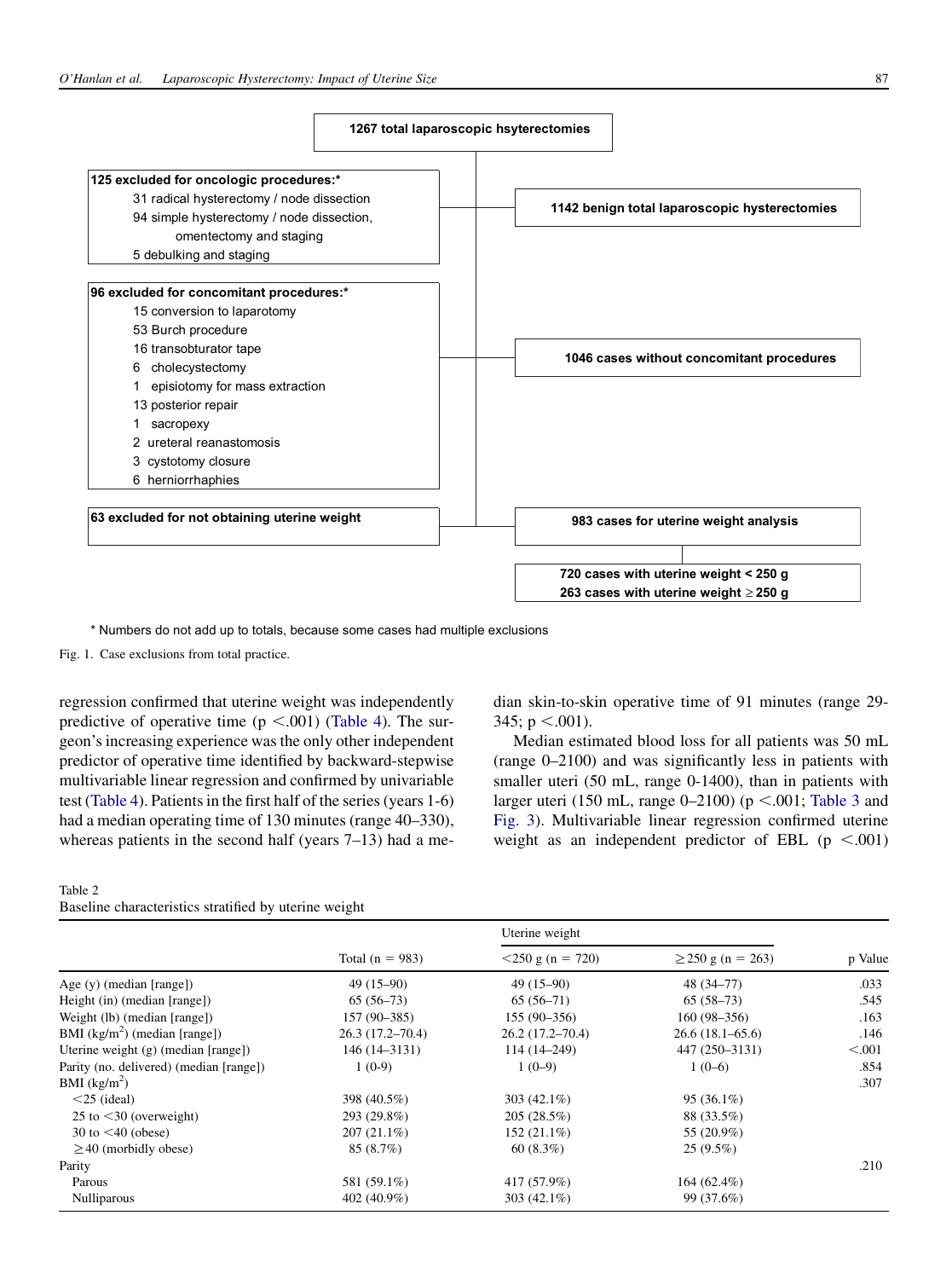|                                            |                   | Uterine weight      |                        |         |
|--------------------------------------------|-------------------|---------------------|------------------------|---------|
|                                            | Total $(n = 983)$ | $<$ 250 g (n = 720) | $\geq$ 250 g (n = 263) | p Value |
| Procedure                                  |                   |                     |                        | < 0.001 |
| LH                                         | 62(6.3%)          | $21(2.9\%)$         | 41 $(15.6%)$           |         |
| $LH + BSO$                                 | 898 (91.4%)       | 684 (95.0%)         | $214(81.4\%)$          |         |
| $LH + USO$                                 | $23(2.3\%)$       | $15(2.1\%)$         | $8(3.0\%)$             |         |
| Incidental appendectomy                    | 473 (48.1%)       | 359 (49.9%)         | $114(43.4\%)$          | .070    |
| Operative time (min) (median [range])      | $105(29 - 345)$   | $97(29 - 330)$      | $135(45-345)$          | < 0.001 |
| Estimated blood loss (mL) (median [range]) | $50(0-2100)$      | $50(0-1400)$        | $150(0-2100)$          | < 0.001 |
| Length of stay (d) (median [range])        | $1(0-13)$         | $1(0-13)$           | $1(1-12)$              | .962    |

<span id="page-3-0"></span>Table 3 Intraoperative and postoperative data stratified by uterine weight

[\(Table 4\)](#page-4-0). Additional independent predictors of EBL identified by multivariable analysis and confirmed by univariable analysis were parity and early surgeon experience ([Table 4](#page-4-0)).

Further stratification of the data by uterine weight  $(<250 g$ , 250 to  $<500$  g, 500 to  $<1000$  g, 1000 to  $<1500$  g, and  $\geq$ 1500 g) supports the correlation between increased uterine size and both increased blood loss and increased operating time ([Table 5](#page-4-0)). In the 21 patients with uterine weights between 1000 and 1500 g, a 200-mL estimated blood loss was observed even though 8 of these patients in this group also required a 4-cm minilaparotomy to facilitate removal of the tissue.

The median hospital stay was 1 day (range 0–13) for all patients (Table 3). Originally, patients were instructed to expect a 2-day hospital stay; however, on May 1, 2001, preoperative instructions were changed to advise patients to anticipate only an overnight stay. After this change in instructions, all patients were discharged on postoperative day 1, unless they experienced a complication.

The median length of stay decreased in the second half of this patient series from 2.0 days (range  $1-13$ ) to 1.0 days (range 0–5). Backward stepwise, multivariable linear regression was used to identify independent predictors of reduced hospital stay. The only predictors remaining in the regression model that were also significant in the univariable analysis



Fig. 2. Operative time, measured in minutes, increases with increasing uterine weight ( $p < .001$ ).

were the increasing experience of the surgeon over time and the change in hospital discharge planning orders in May 2001 ([Table 4](#page-4-0)).

There were no observable differences in the number or type of complications between the 2 uterine weight groups [\(Table](#page-5-0) [6\)](#page-5-0). Thetotal complication ratewas 7.0%. The reoperative complication rate was 3.7% and included, most commonly, postoperative abdominal bleeding (0.9%) and vaginal cuff bleeding (0.7%). The non-reoperative complication rate was 3.4% and included, most commonly, intraoperative cystotomy repairs  $(0.8\%)$  and pelvic cellulitis  $(0.7\%)$ . Infectious morbidity was equally rare in both groups, despite the thorough combined single field sterile preparation of the abdomen, vulva and vagina with povidone iodine, and the single glove, single surgical field approach used in all cases [\[8](#page-6-0)].

Transfusion was required in 13 patients. One patient had an admission hemoglobin level of 5.9 and received 2 units of packed red blood cells during the operation. Seven patients lost from 750 to 2000 mL blood during the hysterectomy for uteri weighing between 510 and 1025 g and had transfusions. Among these 7 patients, 1 had a 10-cm intraligamentous myoma with vascular supply arising from multiple branches of the uterine artery; 3 had large myomata that made it difficult to achieve hemostasis at the uterine artery; and 3 experienced blood losses largely because of backbleeding from the massive ascending uterine artery complex or the mesosalpinx, whereas surgery was focused on the parametrium. The remaining 5 patients had postoperative bleeding: 1 patient had subcutaneous bleeding and did not require reoperation, and the other 4 required reoperation: 1 for vaginal cuff bleeding and 3 for intraperitoneal bleeding.

Overall, 12 patients had an unplanned conversion to laparotomy. This possibility, as well as all other potential complications, are discussed thoroughly in preoperative counseling sessions. Early in the series, 2 patients experienced intraoperative bleeding, causing conversion to open laparotomy, 1 because of a leaking ovarian artery retracting into the retroperitoneum, and 1 after a small vena cava injury from failure to follow established guidelines for primary trocar placement. One patient was opened because of poorly supplied and improperly matched electrosurgical equipment at 1 institution. Two patients had dissection difficulty because of massive myomas weighing 689 to 1120 grams,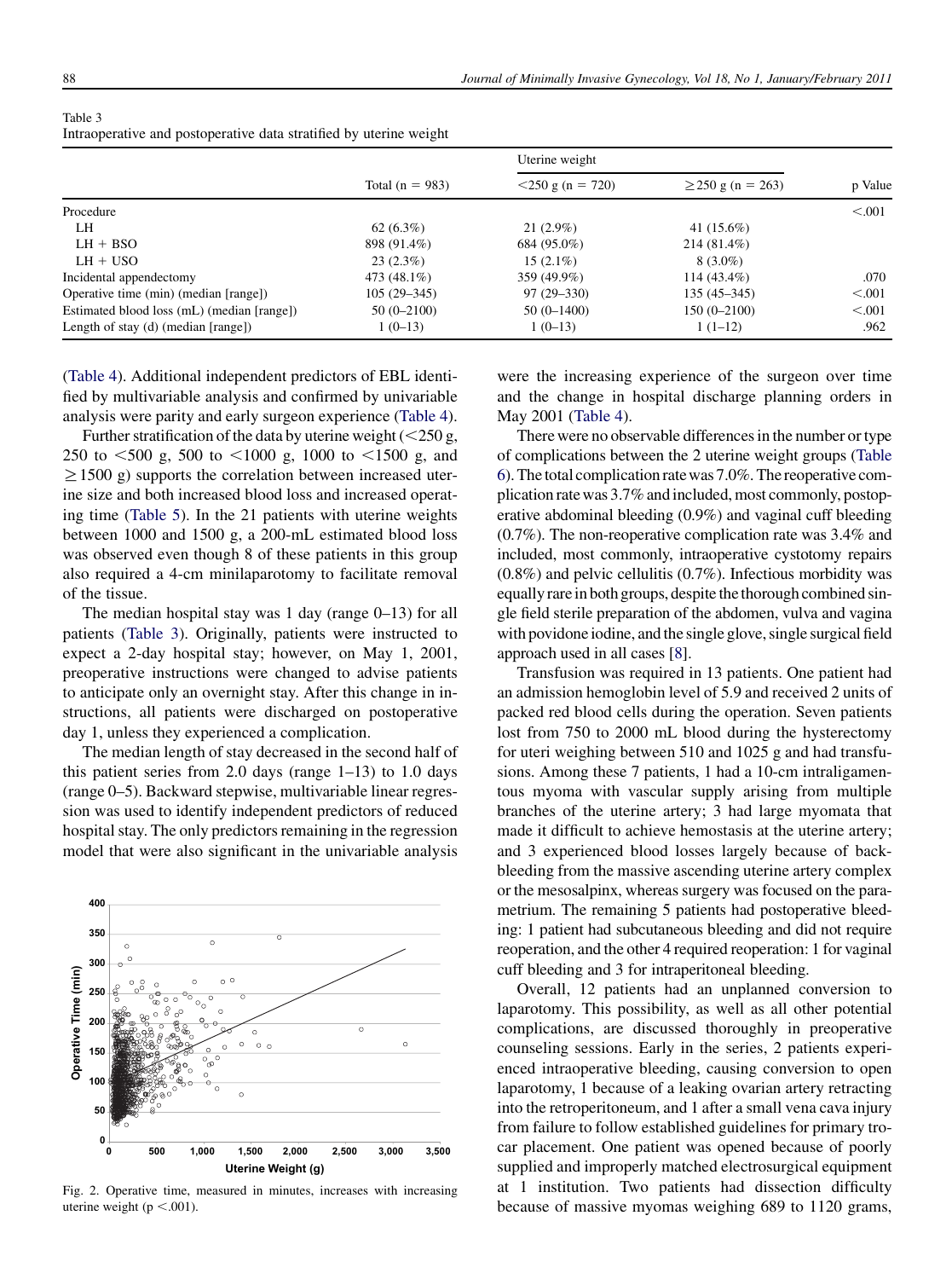<span id="page-4-0"></span>

| Table 4                          |  |
|----------------------------------|--|
| Multivariable regression results |  |

|                                                |             |                |                         | Multivariable | Univariable |
|------------------------------------------------|-------------|----------------|-------------------------|---------------|-------------|
|                                                | Coefficient | Standard error | 95% Confidence interval | p value       | p value     |
| Independent predictors of duration of surgery  |             |                |                         |               |             |
| Age                                            | 0.405       | 0.124          | 0.161, 0.649            | .001          | .384        |
| BMI                                            | 0.463       | 0.181          | 0.107, 0.819            | 0.011         | .211        |
| Physician experience                           | $-0.050$    | 0.004          | $-0.057, -0.042$        | < 0.001       | < 0.001     |
| Uterine weight                                 | 0.071       | 0.005          | 0.061, 0.081            | < 0.001       | < .0001     |
| Independent predictors of estimated blood loss |             |                |                         |               |             |
| Parity                                         | 11.596      | 4.377          | 3.006, 20.185           | 0.008         | < 0.001     |
| Physician experience                           | $-0.053$    | 0.020          | $-0.084, -0.022$        | 0.001         | < 0.001     |
| Uterine weight                                 | 0.269       | 0.016          | 0.229, 0.309            | < 0.001       | < 0.001     |
| Independent predictors of length of stay       |             |                |                         |               |             |
| Age                                            | 0.005       | 0.002          | 0.002, 0.009            | 0.005         | .330        |
| Physician experience                           | $-0.0002$   | 0.00008        | $-0.00035, -0.00005$    | 0.010         | < 0.001     |
| Protocol change                                | $-0.911$    | 0.078          | $-1.064, -0.758$        | < 0.001       | < 0.01      |
| Uterine weight                                 | 0.0002      | 0.00008        | 0.00003, 0.00034        | 0.018         | .962        |

measuring 8 to 12 cm in diameter, both of which were paracervical and retroperitoneal. One patient was admitted with life-threatening hemorrhage but had prolonged difficulty of dissection while bleeding continued. Four patients, with uteri weighing from 395 to 2072 g, were converted to open procedures because of severe adhesions, 1 from pelvic inflammatory disease, 1 from prior endometriosis surgery, and 2 from prior myomectomy. The final 2 patients who were converted to open procedures both had a BMI greater than 34.

Complications contributed to increased blood loss and surgical duration. Uncomplicated cases took 105 (range 29 to 345) minutes and had 50 (range 0–2100) mL EBL compared with cases with complications that took 123.5 (range 45 to 336) minutes and had 100 (range 5 to 1375) mL EBL.

## Discussion

In the United States, where hysterectomy is the secondmost frequently performed surgery [\[9\]](#page-6-0), and minimally invasive approaches are rapidly becoming the standard of care, it is important to focus first on the feasibility and safety of us-



Fig. 3. EBL increases with increased uterine weight ( $p < .001$ ).

ing a laparoscopic approach on women with a broad range of physiological characteristics and disease profiles. Second, many factors, on their own or in combination, may be of concern when selecting a laparoscopic approach for indicated hysterectomy. These include high BMI, large uterine size, nulliparity, senior age, and complex disease. Third, it is appropriate to consider cost issues.

The demographics, diagnoses, and surgicopathologic data from this study reflect a wide-ranging diversity of consecutive patients and demonstrate a broad utility for LH. LH offers less blood loss, similar operating times, shorter hospital stays [\[10\]](#page-6-0) and more rapid and vigorous recovery [\[11\]](#page-6-0) than abdominal hysterectomy. Because type VII LH does not depend on vaginal descensus, capacity, or laxity, minimally invasive hysterectomy is available to essentially all women, including the nulliparous and obese. With a 40.9% nulliparity rate, many of the patients in this study might have required open laparotomy or conversion to laparotomy from LAVH if parametrial dissection and closure of the vagina could not be performed laparoscopically. Even for women with descensus and vaginal capacity, an approach from above and within may offer better support of the vaginal apex and a lower risk of vault prolapse compared with vaginal approaches [\[12\]](#page-6-0).

The absence of significant infectious morbidity in this large series lends support to the use of a thorough but singular povidone sterile scrub and paint preparation of the entire

Table 5

Intraoperative results further stratified by uterine weight (median [range])

| Uterine weight $(g)$         | Operative<br>time (min) | <b>Estimated blood</b><br>$loss$ (mL) |
|------------------------------|-------------------------|---------------------------------------|
| $<$ 250 (n = 720)            | $97(29 - 330)$          | $50(0-1400)$                          |
| $\geq$ 250 to 500 (n = 150)  | $120(45-270)$           | $100(0 - 800)$                        |
| $\geq$ 500 to 1000 (n = 86)  | $160(62 - 270)$         | $200(10-1500)$                        |
| $\geq$ 1000 to 1500 (n = 21) | $165(80-336)$           | $200(10-2100)$                        |
| $\geq$ 1500 (n =6)           | $175(161-345)$          | $225(75-500)$                         |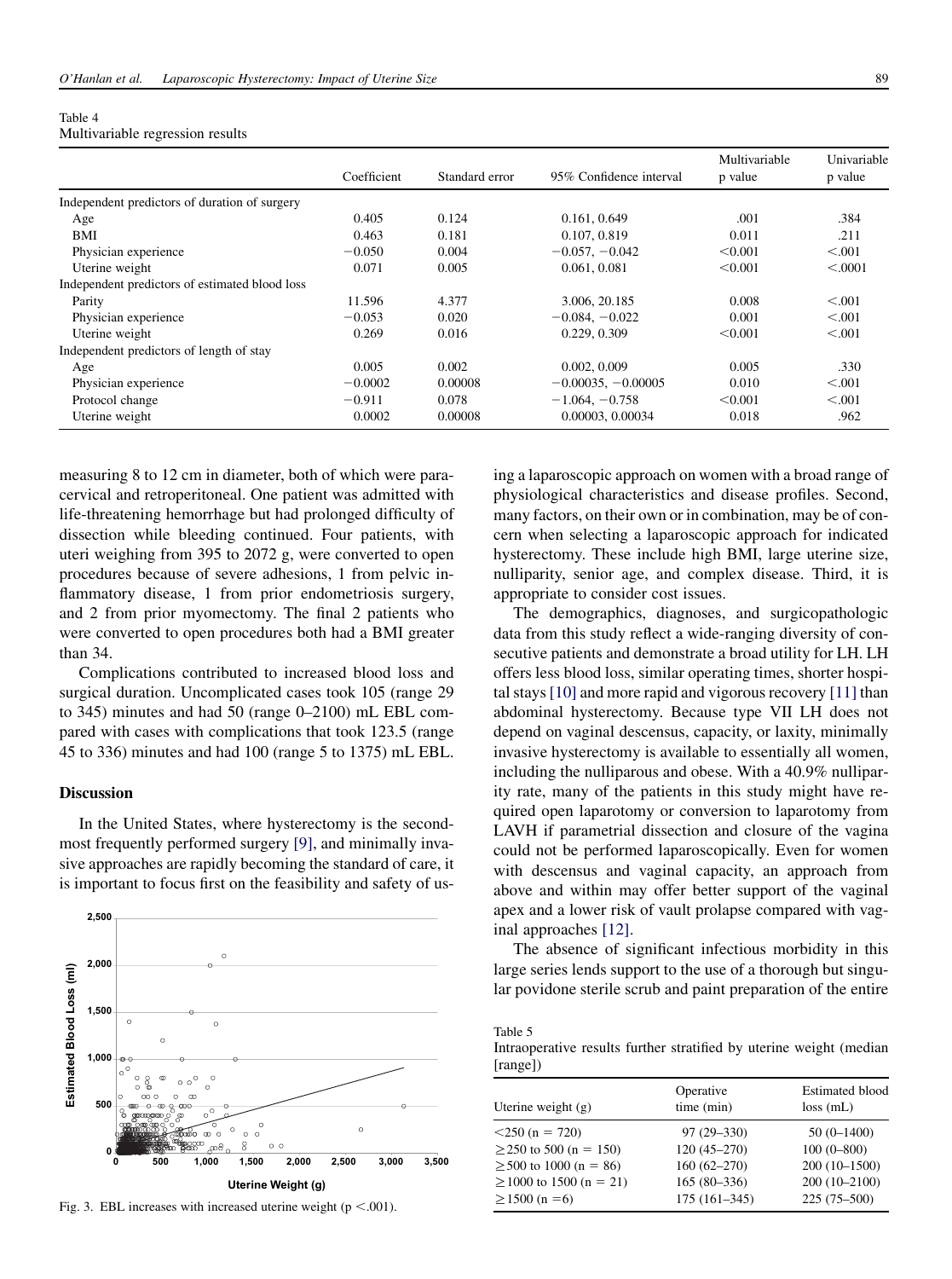<span id="page-5-0"></span>

| Table 6                                                                    |  |  |
|----------------------------------------------------------------------------|--|--|
| Non-reoperative and reoperative complications stratified by uterine weight |  |  |

|                               |                   | Uterine weight      |                        |                            |
|-------------------------------|-------------------|---------------------|------------------------|----------------------------|
|                               | Total $(n = 983)$ | $<$ 250 g (n = 720) | $\geq$ 250 g (n = 263) | $\Delta\%$ (95% CI)        |
| Non-reoperative complications |                   |                     |                        |                            |
| Cystotomy repair              | $8(0.8\%)$        | $2(0.3\%)$          | $6(2.3\%)$             | $-2.0$ ( $-3.8$ , $-0.2$ ) |
| Pelvic cellulitis             | 7(0.7%)           | $7(1.0\%)$          | $0(0.0\%)$             | 1.0(0.3, 1.7)              |
| Retroperitoneal hematoma      | $4(0.4\%)$        | $3(0.4\%)$          | $1(0.4\%)$             | $0.0 (-0.8, 0.9)$          |
| Vaginal cuff bleed            | $4(0.4\%)$        | $3(0.4\%)$          | $1(0.4\%)$             | $0.0 (-0.8, 0.9)$          |
| Subcutaneous hematoma         | $3(0.3\%)$        | $1(0.1\%)$          | $2(0.8\%)$             | $-0.6(-1.7, 0.5)$          |
| Vaginal nonhealing            | $2(0.2\%)$        | $2(0.3\%)$          | $0(0.0\%)$             | $0.3(-0.1, 0.7)$           |
| Ureter injury with repair     | $1(0.1\%)$        | $0(0.0\%)$          | $1(0.4\%)$             | $-0.4(-1.1, 0.4)$          |
| C difficile infection         | $1(0.1\%)$        | $1(0.1\%)$          | $0(0.0\%)$             | $0.1(-0.1, 0.4)$           |
| Bladder fistula               | $1(0.1\%)$        | $1(0.1\%)$          | $0(0.0\%)$             | $0.1(-0.1, 0.4)$           |
| Diverticulitis                | $1(0.1\%)$        | $1(0.1\%)$          | $0(0.0\%)$             | $0.1(-0.1, 0.4)$           |
| Pelvic infection/abscess      | $1(0.1\%)$        | $1(0.1\%)$          | $0(0.0\%)$             | $0.1(-0.1, 0.4)$           |
| Total                         | 33 $(3.4\%)$      | $22(3.4\%)$         | 11 $(4.2\%)$           | $-1.1$ ( $-3.9$ , 1.6)     |
| Reoperative complications     |                   |                     |                        |                            |
| Postoperative bleeding        | $9(0.9\%)$        | $7(1.0\%)$          | $2(0.8\%)$             | $0.2(-1.1, 1.5)$           |
| Vaginal cuff bleeding         | 7(0.7%)           | $6(0.8\%)$          | 1(0.4)                 | $0.5(-0.5, 1.5)$           |
| Ureter fistula reimplanted    | $4(0.4\%)$        | $3(0.4\%)$          | $1(0.4\%)$             | $0.0 (-0.8, 0.9)$          |
| Ureter fistula stented        | $3(0.3\%)$        | $2(0.3\%)$          | $1(0.4\%)$             | $-0.1$ ( $-0.9$ , 0.7)     |
| Vaginal nonhealing            | 3(03%)            | $2(0.3\%)$          | $1(0.4\%)$             | $-0.1$ ( $-0.9$ , 0.7)     |
| Pelvic infection/abscess      | $2(0.2\%)$        | $2(0.3\%)$          | $0(0.0\%)$             | $0.3 (-0.1 0.7)$           |
| Colon injury                  | $2(0.2\%)$        | $1(0.1\%)$          | $1(0.4\%)$             | $-0.2$ ( $-1.0, 0.6$ )     |
| SBO adhesions                 | $2(0.2\%)$        | $0(0.0\%)$          | $2(0.8\%)$             | $-0.8$ ( $-1.8$ , 0.3)     |
| Incisional hernia             | $1(0.1\%)$        | $0(0.0\%)$          | $1(0.4\%)$             | $-0.4(-1.1, 0.4)$          |
| Cystotomy repair              | $1(0.1\%)$        | $0(0.0\%)$          | $1(0.45\%)$            | $-0.4$ ( $-1.1, 0.4$ )     |
| Retained device               | $1(0.1\%)$        | $1(0.1\%)$          | $0(0.0\%)$             | $0.1(-0.1, 0.4)$           |
| Suture granuloma              | $1(0.1\%)$        | $1(0.1\%)$          | $0(0.0\%)$             | $0.1(-0.1, 0.4)$           |
| Total                         | 36(3.7%)          | $25(3.5\%)$         | 11 $(4.2\%)$           | $-0.7(-3.5, 2.1)$          |

surgical field, treating the abdomen, vulva, and vagina as one sterile area. It is not necessary to change gloves repeatedly after touching the vulvar or vaginal areas during a laparoscopic case if the vulva and vagina have been adequately prepped.

After controlling for quality of patient outcomes, it is reasonable to review cost issues. LH is less costly compared with TAH [\[13\]](#page-6-0) and much less costly than a robotic approach [\[14,15\]](#page-6-0). In a recent report documenting outcomes of robotically-assisted hysterectomy in patients with large uteri, Payne et al [\[16\]](#page-6-0) report median duration of surgery in 200 patients with uteri between 250 g and 500 g at 126 minutes, comparable to the 120 minutes in this series. For women with uteri larger than 500 g, Payne et al [\[6\]](#page-6-0) report a median robotic operating time of 167 minutes, very similar to 161 minutes in this LH series. Median estimated blood loss documented in the Payne et al [\[6\]](#page-6-0) report for cases with uteri between 250 and 500 g was 50 mL compared with 100 mL for the same uterine weight group in this series. For patients with uteri greater than or equal to 500 g, Payne et al [\[6\]](#page-6-0) report a median 100-mL blood loss, clinically comparable to the median 200-mL blood loss experienced by that uterine weight group in this LH series.

Although the outcomes for robotically-assisted hysterectomy in patients with large uteri are clinically comparable to the outcomes for the same uterine weight groups reported in this LH study, the need for special training, combined with the expense of purchasing and maintaining the robotic machine, as well as the cost of downtime because of unanticipated repairs, limits the use of robotics and adds substantially to the unreimbursed costs of treatment. In a May 6, 2010, Wall Street Journal article reviewing complications from robotic surgery, it was revealed that ''The price of the machine ranges from \$1 million to \$2.25 million, depending on the model. In addition, hospitals pay another \$140,000 a year for the robot's maintenance and \$1,500 to \$2,000 per surgery for replacement parts.'' (Accessed May 19, 2010 at [http://online.wsj.com/article/SB100014240527023](http://online.wsj.com/article/SB10001424052702304703104575173952145907526.html) [04703104575173952145907526.html\)](http://online.wsj.com/article/SB10001424052702304703104575173952145907526.html). If that is the case, then this series suggests that a laparoscopic approach to large myomatous uteri may be the most economical, feasible, universally available, minimally invasive option and may offer the best alternative to patients.

There are significant limitations regarding the utility and validity of the data from this observational series. The long observational period of nearly 14 years is 1 study limitation. However, we have studied this and identified the surgeon's increasing experience as an independent predictor of outcomes. The assignment of all patients except those with documented metastatic disease or severe surgical adhesions to a laparoscopic approach introduces selection bias with regard to comorbidities, but these reflect the current standards of care. To most accurately understand the effects of hysterectomy only, we analyzed the data excluding all other major